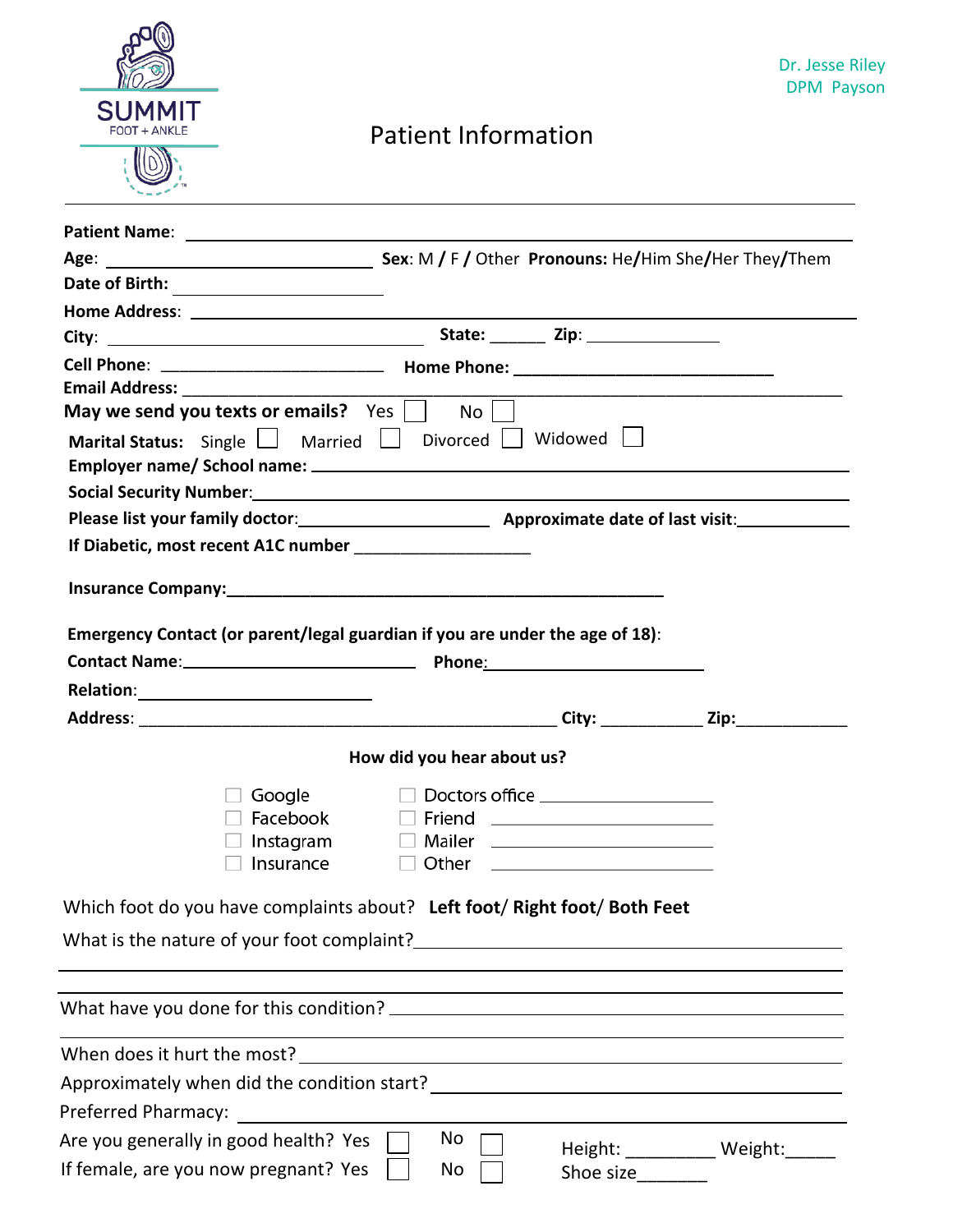## **Past medical history – Do you have or have you had any of the following:**

|                                                                                                      | <b>Yes</b> | No                                |                                                                                  | <b>Yes</b> | No                  |  |  |  |
|------------------------------------------------------------------------------------------------------|------------|-----------------------------------|----------------------------------------------------------------------------------|------------|---------------------|--|--|--|
| <b>Diabetes</b>                                                                                      |            |                                   | Heart Disease / Heart Attack                                                     |            |                     |  |  |  |
| Acid Reflux (GERD)                                                                                   |            |                                   | HIV/AIDS                                                                         |            |                     |  |  |  |
| Arthritis                                                                                            |            |                                   | <b>High Blood Pressure</b>                                                       |            |                     |  |  |  |
| Asthma                                                                                               |            |                                   | Low Blood Pressure                                                               |            |                     |  |  |  |
| <b>Back Problems</b>                                                                                 |            |                                   | Nervousness / Anxiety                                                            |            |                     |  |  |  |
| <b>Bleeding Disorder</b>                                                                             |            |                                   | <b>Rheumatic Fever</b>                                                           |            |                     |  |  |  |
|                                                                                                      |            |                                   | Seizures / Seizure Disorder                                                      |            |                     |  |  |  |
| Depression                                                                                           |            |                                   | Skin Problems: ___________                                                       |            |                     |  |  |  |
| Gout                                                                                                 |            |                                   | Stroke                                                                           |            |                     |  |  |  |
| Hayfever                                                                                             |            |                                   | <b>Thyroid Problems</b>                                                          |            |                     |  |  |  |
| Hepatitis                                                                                            |            |                                   | <b>Varicose Veins</b>                                                            |            |                     |  |  |  |
|                                                                                                      |            |                                   | Other: _______________                                                           |            |                     |  |  |  |
| <b>Allergies</b>                                                                                     |            |                                   |                                                                                  |            |                     |  |  |  |
|                                                                                                      | <b>Yes</b> | No                                |                                                                                  | Yes        | No                  |  |  |  |
| Penicillin                                                                                           |            |                                   | Aspirin                                                                          |            |                     |  |  |  |
| Local anesthetics                                                                                    |            |                                   | Iodine                                                                           |            |                     |  |  |  |
| Sulfa                                                                                                |            |                                   | Tape / Adhesives / Latex                                                         |            |                     |  |  |  |
| Codeine                                                                                              |            |                                   |                                                                                  |            |                     |  |  |  |
| Please List the Medications You Currently Take (Include dosage): ___________________________________ |            |                                   |                                                                                  |            |                     |  |  |  |
|                                                                                                      |            |                                   |                                                                                  |            |                     |  |  |  |
|                                                                                                      |            |                                   |                                                                                  |            |                     |  |  |  |
|                                                                                                      |            |                                   |                                                                                  |            |                     |  |  |  |
| Family history (please circle if applicable):                                                        |            |                                   |                                                                                  |            |                     |  |  |  |
| <b>Diabetes</b>                                                                                      |            | High Blood Pressure Heart Disease | Bleeding disorder                                                                |            | Anesthesia problems |  |  |  |
|                                                                                                      |            |                                   |                                                                                  |            |                     |  |  |  |
|                                                                                                      |            |                                   |                                                                                  |            |                     |  |  |  |
| <b>Social history:</b>                                                                               |            |                                   |                                                                                  |            |                     |  |  |  |
| Do you smoke? Yes $\Box$ No $\Box$ If no, have you smoked before? Yes $\Box$ No $\Box$               |            |                                   |                                                                                  |            |                     |  |  |  |
|                                                                                                      |            |                                   | If you have quit, please indicate the date when: _______________________________ |            |                     |  |  |  |
| How often do you drink alcohol? Never   Occasionally   Moderately   History of abuse                 |            |                                   |                                                                                  |            |                     |  |  |  |
|                                                                                                      |            |                                   |                                                                                  |            |                     |  |  |  |
|                                                                                                      |            |                                   |                                                                                  |            |                     |  |  |  |
|                                                                                                      |            |                                   |                                                                                  |            |                     |  |  |  |
|                                                                                                      |            |                                   |                                                                                  |            |                     |  |  |  |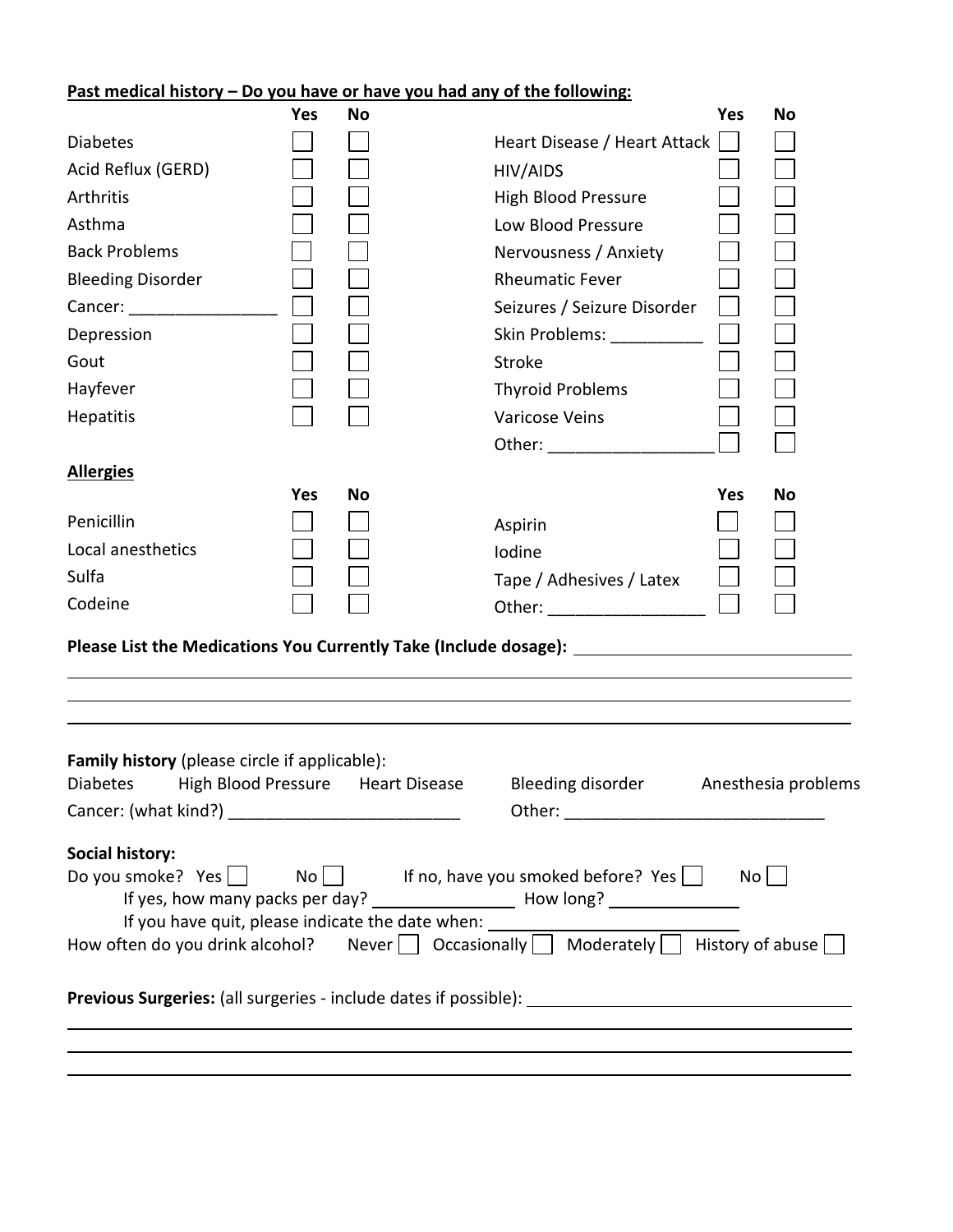

### **Acknowledgement of Receipt of Notice of Privacy Practices**

I acknowledge that I was provided a copy of the Notice of Privacy Practices and that I have read (or had the opportunity to read if I so chose) and understand the Notice.

\_\_\_\_\_\_\_\_\_\_\_\_\_\_\_\_\_\_\_\_\_\_\_\_\_\_\_\_\_\_\_\_\_\_\_\_\_\_\_\_\_\_\_\_ \_\_\_\_\_\_\_\_\_\_\_\_\_\_\_\_\_\_\_\_\_\_\_\_\_\_\_\_\_

Patient Name (please print) Date

\_\_\_\_\_\_\_\_\_\_\_\_\_\_\_\_\_\_\_\_\_\_\_\_\_\_\_\_\_\_\_\_\_\_\_\_\_\_\_\_\_\_\_\_ Parent or Authorized Representative (if applicable)

\_\_\_\_\_\_\_\_\_\_\_\_\_\_\_\_\_\_\_\_\_\_\_\_\_\_\_\_\_\_\_\_\_\_\_\_\_\_\_\_\_\_\_\_

Signature

I hereby authorize Foot and Ankle Clinic to furnish my designated insurance carrier all the information concerning my present illness or injury. I authorize benefits under this claim to be made directly to the physician.

#### PLEASE READ THE FOLLOWING STATEMENTS CAREFULLY BEFORE SIGNING:

A) I agree that I am responsible for this debt regardless of my insurance and that I will pay any unpaid balance, in full, within 90 days of the date of billing. I agree to pay 18% interest per annum on the unpaid balance, compounded daily.

B) In the event that my account is not paid as agreed, I agree to pay a collection agency fee of 33.3% of my unpaid balance in addition to my balance, in the event that my account is delinquent.

C) If the account must be referred to an outside collection agency, and you have opted out of receiving a final notice for the delinquent account by text or email, a letter via certified mail or priority mail will be sent. In sending this letter, a fee of up to \$6.00 will be added on top of the 33.3% collection fee when the balance is reported.

D) In the event that it is necessary to commence legal action to collect this bill, I agree to pay reasonable attorney's fees and costs of court and agree to submit to the jurisdiction of the Third Circuit Court, Salt Lake City, State of Utah.

E) If any portions of a bill for the provider's services are disputed, I agree to submit myself to mediation or arbitration and will pay the costs incurred in doing so.

F) We want to stay in touch with you regarding your account and its collection status regarding past due balances. In order for us to contact you regarding all past due accounts and any collection status they may have, you expressly authorize us to contact you by the telephone by sending text messages or e-mails at any number or email you have listed. You acknowledge that such contact could result in charges to you by your telephone carrier. Methods of contact may include the use of pre-recorded/artificial voice messages and/or the use of an automatic telephone dialing system, as applicable. You acknowledge and agree that this authorization shall extend to any billing or collection company or companies which may be assigned.

\_\_\_\_\_\_\_\_\_\_\_\_\_\_\_\_\_\_\_\_\_\_\_\_\_\_\_\_\_\_\_\_\_\_\_\_\_\_\_\_\_\_\_\_ \_\_\_\_\_\_\_\_\_\_\_\_\_\_\_\_\_\_\_\_\_\_\_\_\_\_\_\_\_